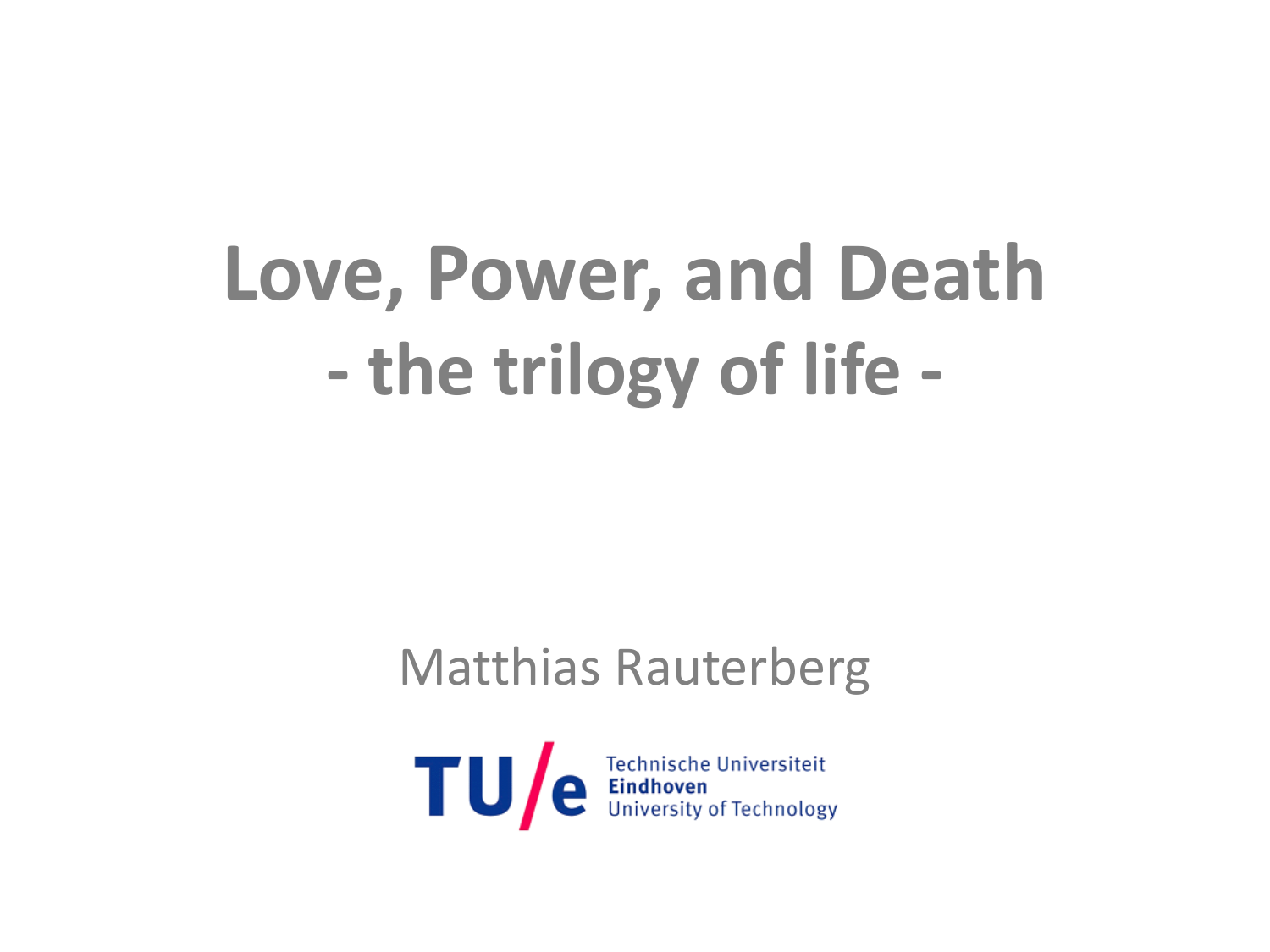## Influential person to me…

"What is a good book? A good book is about 3 things:

- 1) Love
- 2) Power, and
- 3) Death

and if any of these three is missing, it's just not a good book…" (the 'Pope of Literature')



**Marcel REICH-RANICKI**

Famous German literary critic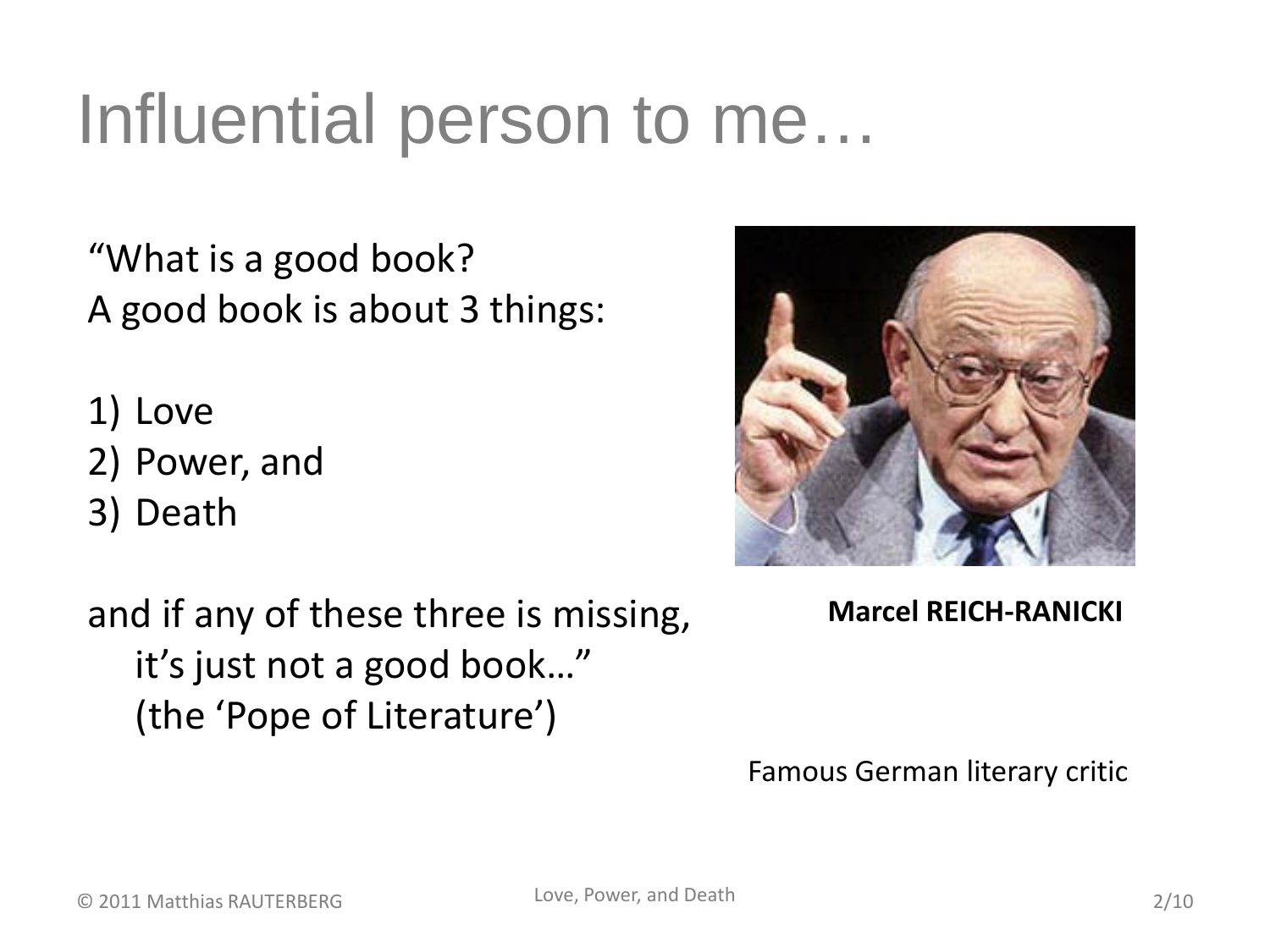# The Oedipus trilogy



**SOPHOCLES** [429 BC]



### [http://en.wikipedia.org/wiki/Oedipus\\_the\\_King](http://en.wikipedia.org/wiki/Oedipus_the_King)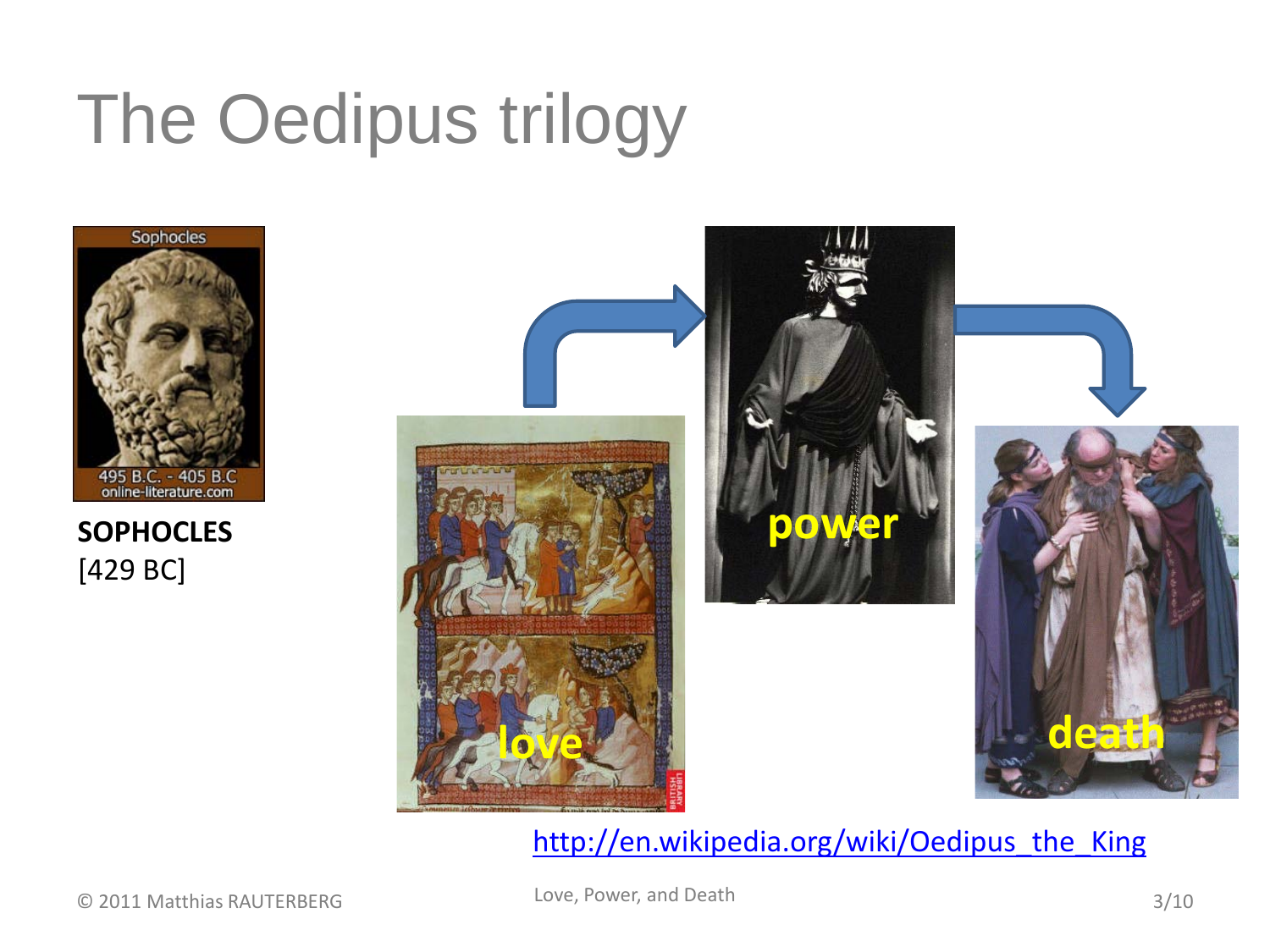## **Brahma, Vishnu, and Shiva**



### **The creator The preserver The destroyer**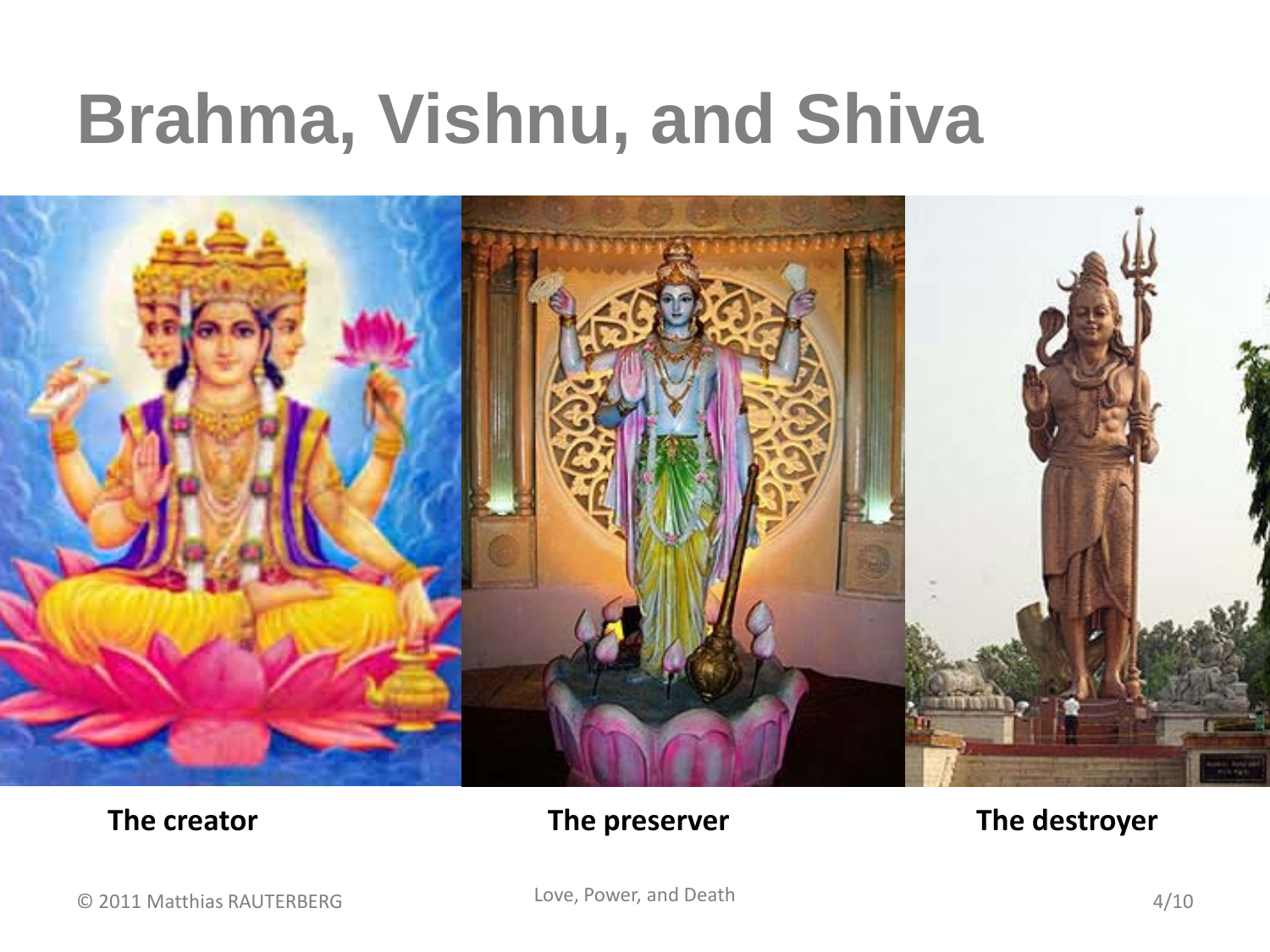### The three psycho-analytical schools







### **Sigmund FREUD Alfred ADLER Carl G JUNG**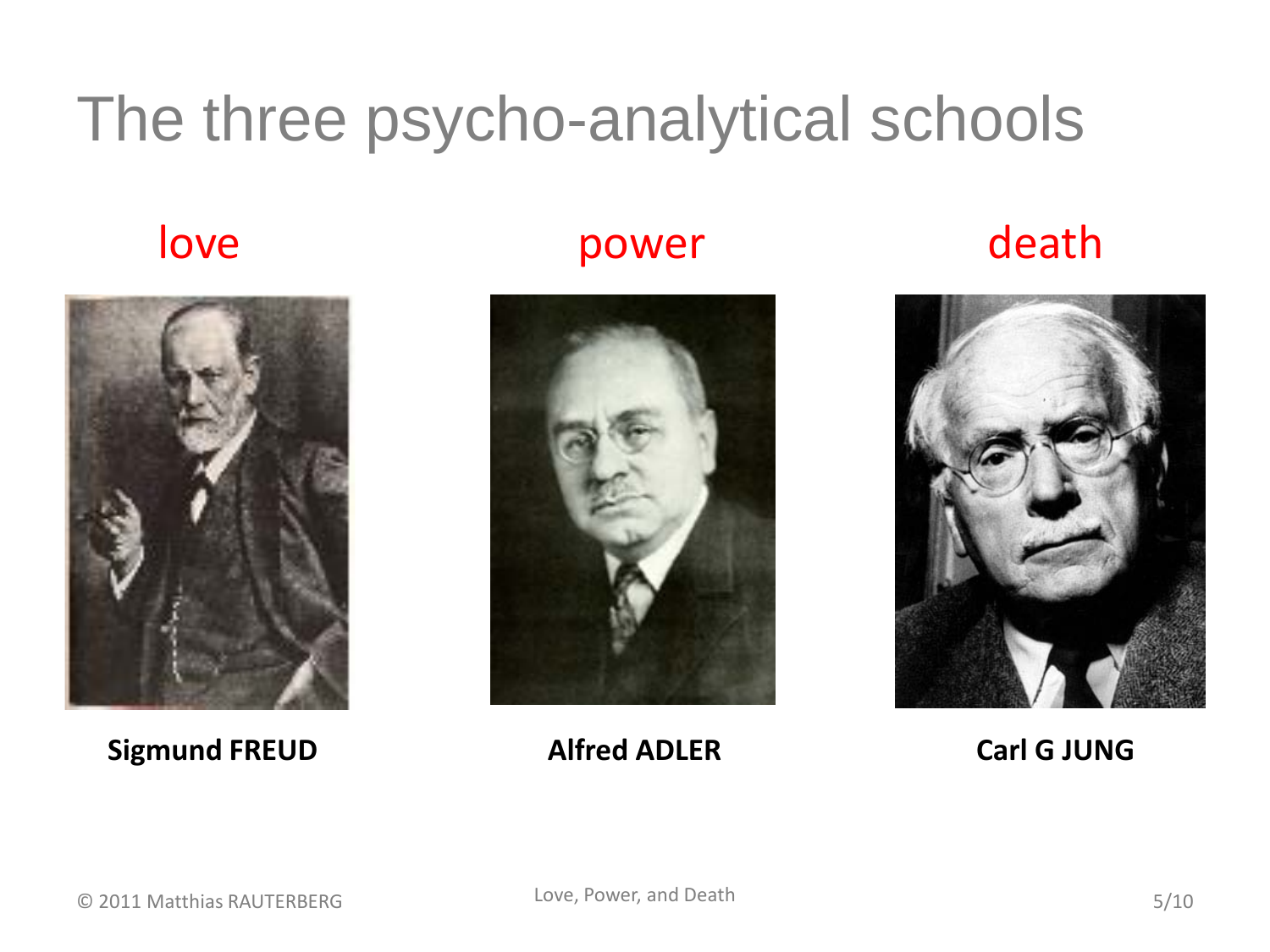## The three aspects in films



### **AI Odyssey 2001 Bicentennial Man**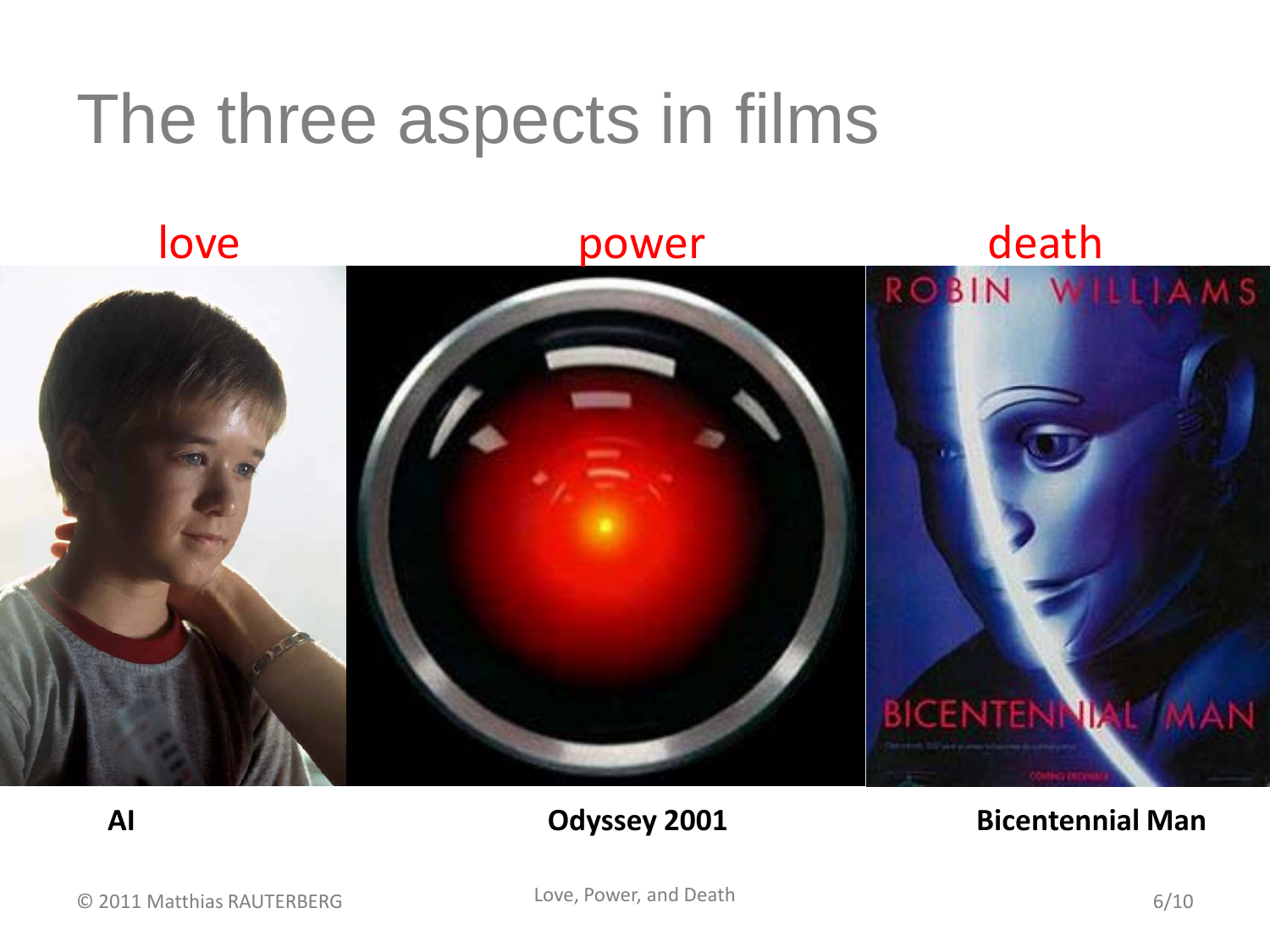### Three phases in life…

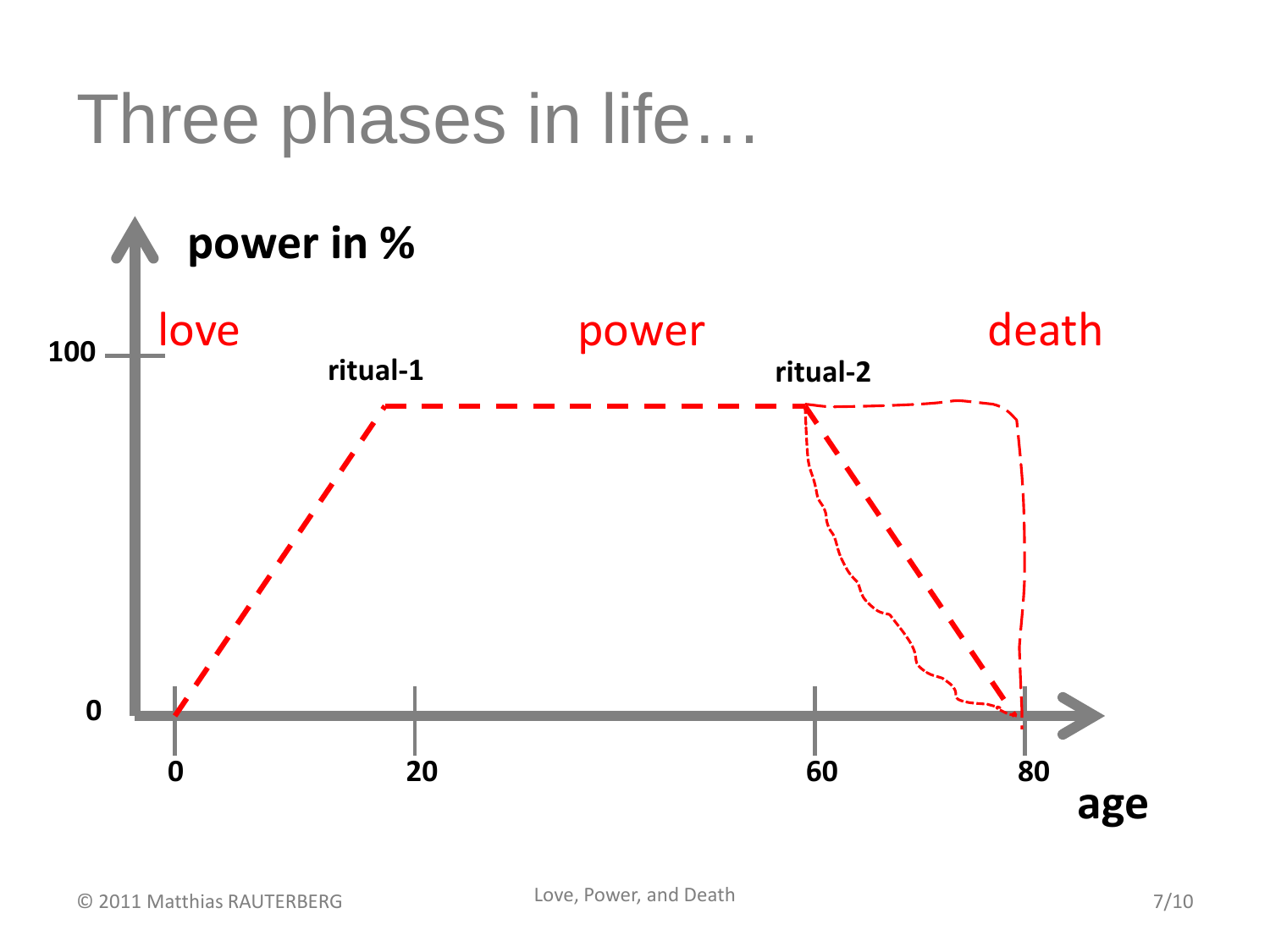## Rituals to support phase changes



### **Israel South Africa Japan**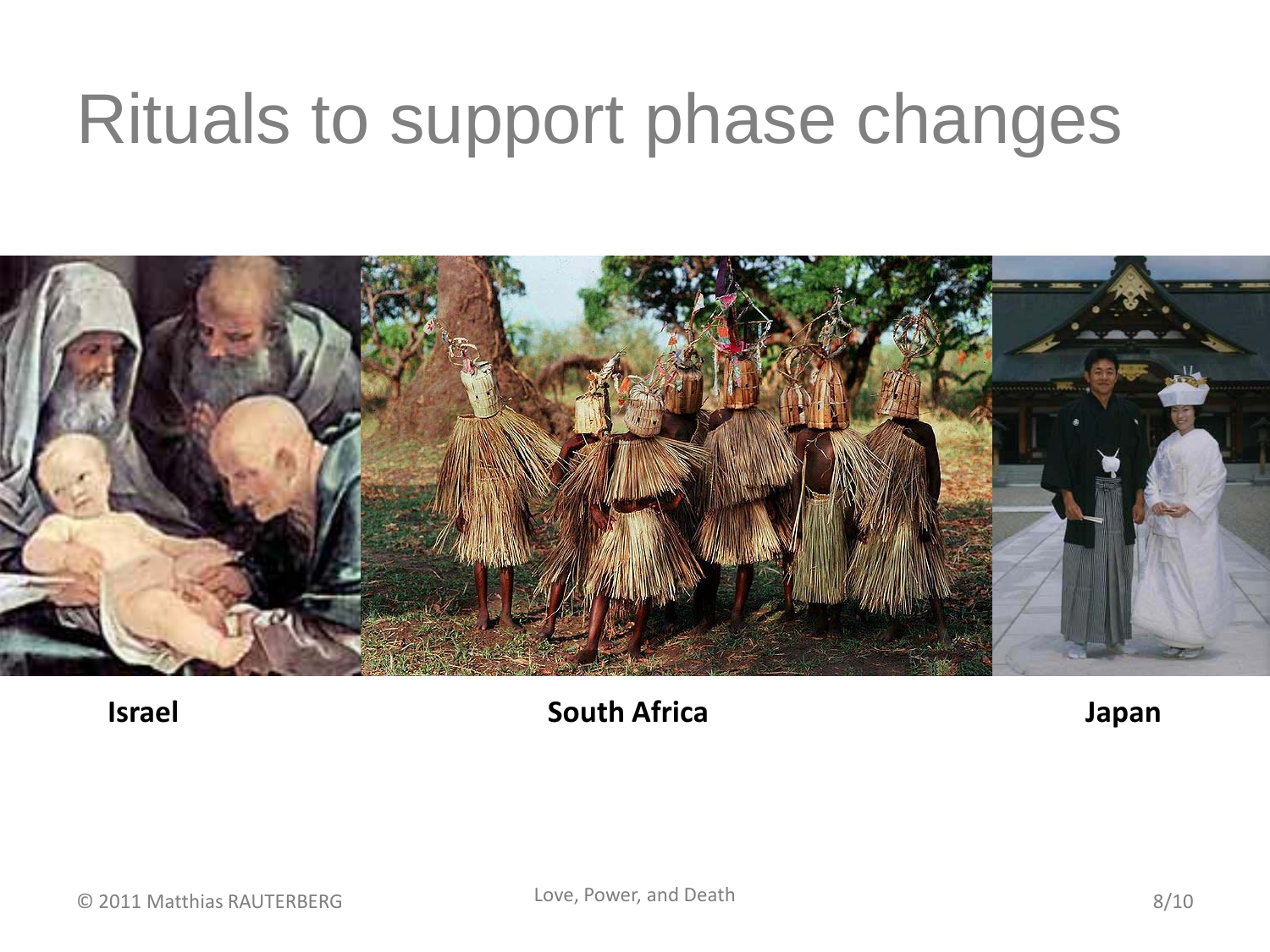## Rituals for the mass